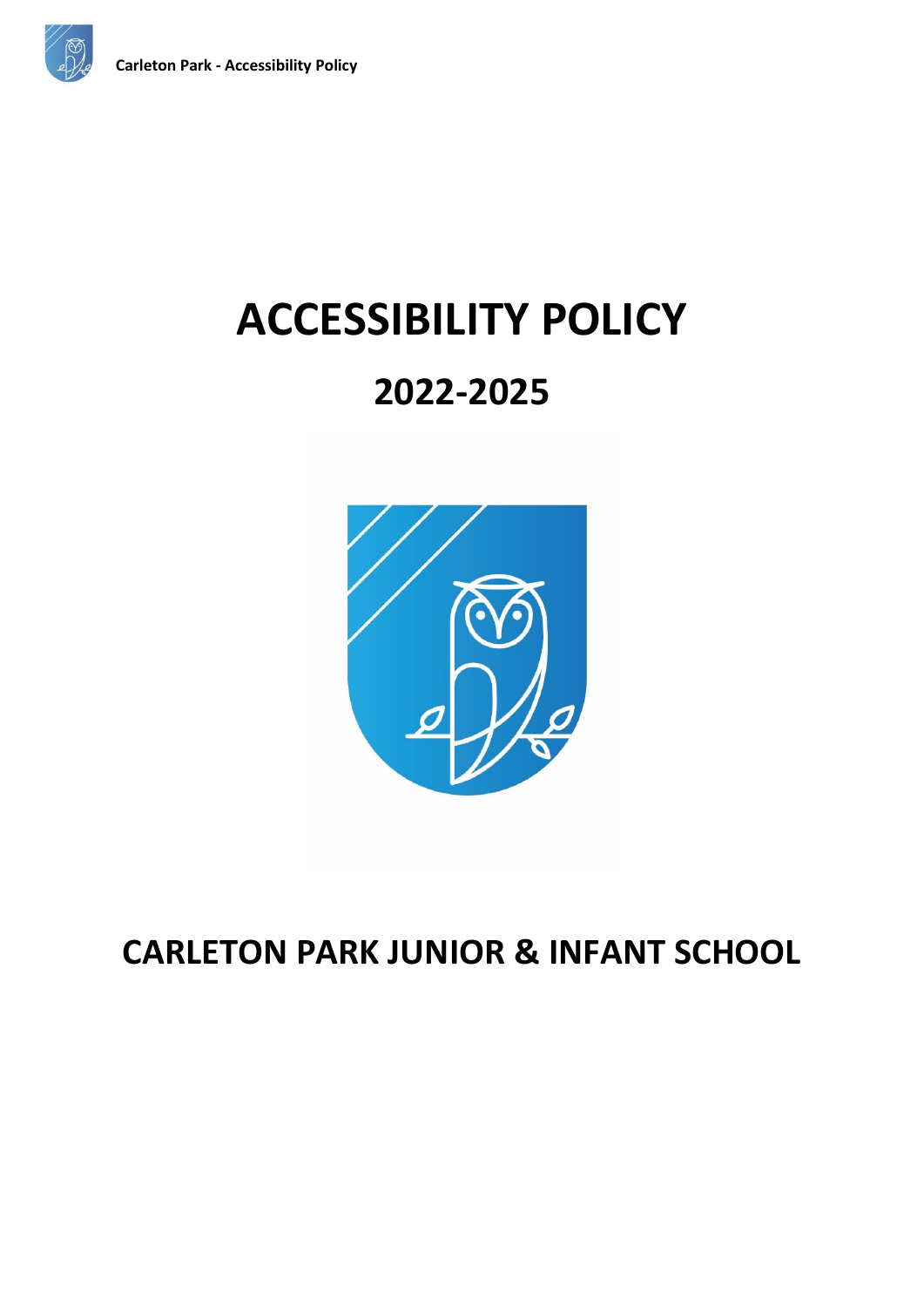# **Accessibility Policy and Accessibility Plan**

#### **Vision Statement and Legal Requirements**

At Carleton Park J & I School we provide for a range of SEND needs. All schools and local authorities need to carry out accessibility planning for the provision and access of disabled pupils. This is a requirement as required by the Disability Discrimination Act which has been replicated in the Equality Act 2010. Part 5A of the Disability Discrimination Act 1995 (DDA) requires the school to:

- Promote equality of opportunity for disabled people: pupils, staff, parents, carers and other people who use the school or may wish to;
- Prepare and publish a Disability Equality Scheme to show how they will meet these duties.

The Accessibility Plan and the school's action plan forms part of the Disability Equality Scheme and sets out how the school will improve equality of opportunity for disabled people. The SEN and Disability Act 2001 extended the DDA to cover education, so since 2002 the school has had key duties to follow, including:

- Not treating disabled pupils less favourably for reasons relating to their disability;
- Making reasonable adjustments for disabled pupils so they are not at a substantial disadvantage;
- Planning to increase the access to education for disabled pupils. This plan sets out to meet the requirements by:
- Increasing the extent to which disabled pupils can access the school curriculum;
- Improving the physical environment of the school to increase the extent to which disabled children can take advantage of education;
- Improving the availability of accessible information to disabled pupils.

Carleton Park J&I School is committed to providing an environment that enables full curriculum access that values and includes all pupils, staff, parents and visitors regardless of their educational, physical, sensory, social, spiritual, emotional and cultural needs. We are committed to taking positive action in the spirit of the Equality Act 2010 with regard to disability and to developing a culture of inclusion, support and awareness within the school.

The Carleton Park J&I School Accessibility Plan shows how access is to be improved for disabled pupils, staff and visitors to the school within a given timeframe and anticipating the need to make reasonable adjustments to accommodate their needs where practicable. The Accessibility Plan contains relevant and timely actions to:

• Increase access to the curriculum for pupils with a disability, expanding the curriculum as necessary to ensure that pupils with a disability are as prepared for life as are the ablebodied pupils. This encompasses teaching and learning and the wider curriculum of the school such as participation in after-school clubs, leisure and cultural activities or school visits. It also covers the provision of specialist or auxiliary aids and equipment, which may assist these pupils in accessing the curriculum within a reasonable timeframe.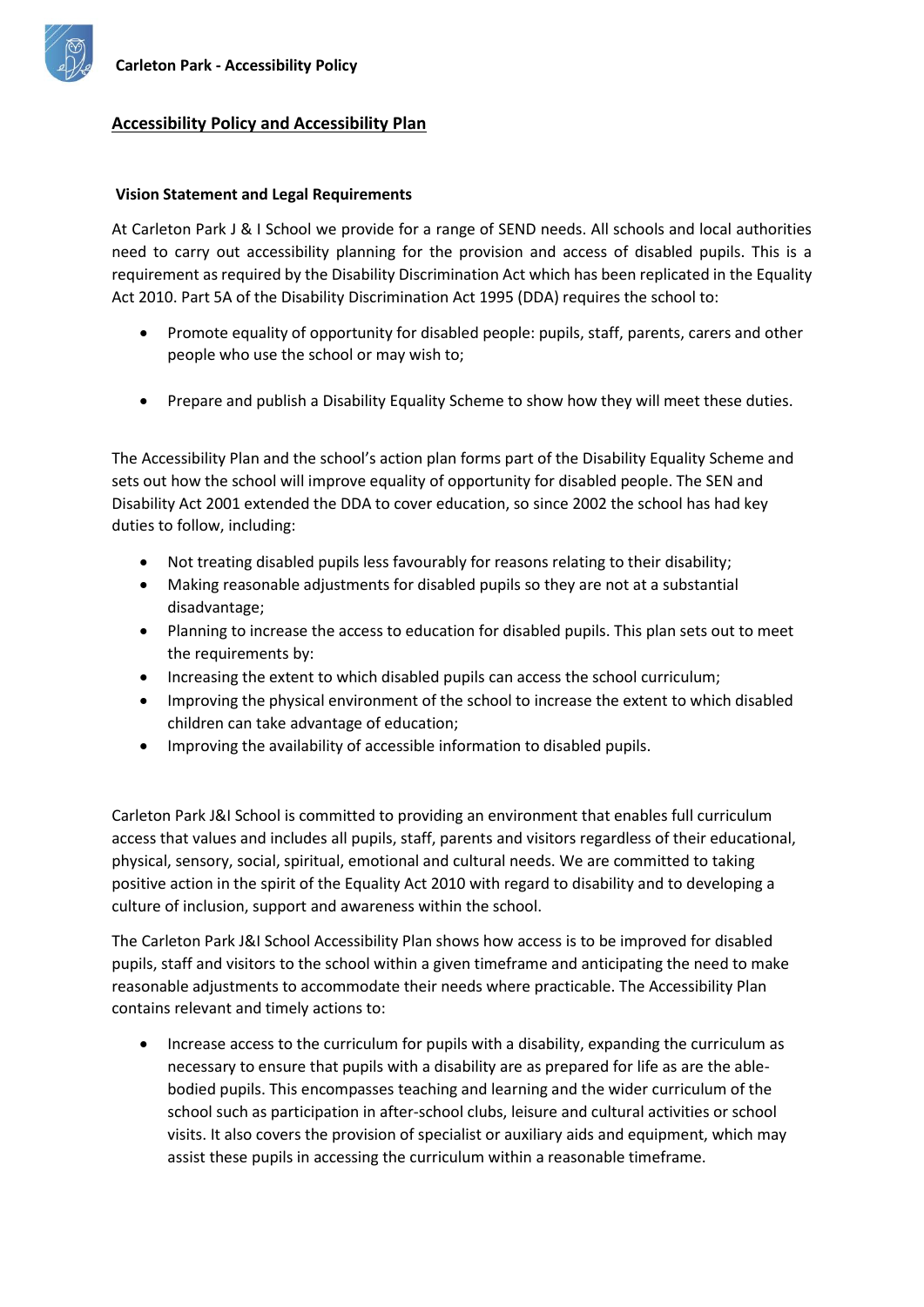



• Improve the delivery of written information to pupils, staff, parents and visitors with disabilities; examples might include hand-outs, timetables, textbooks and information about the school and school events; the information should be made available in various preferred formats within a reasonable timeframe.

Whole school training will recognise the need to continue raising awareness of equality issues for staff and governors to comply fully with the Equality Act 2010.

This Accessibility Plan should be read in conjunction with the following school policies, strategies and documents:

- Behaviour Policy,
- Health & Safety Policy,
- SEND Policy
- School Improvement Plan

Current School Plan:

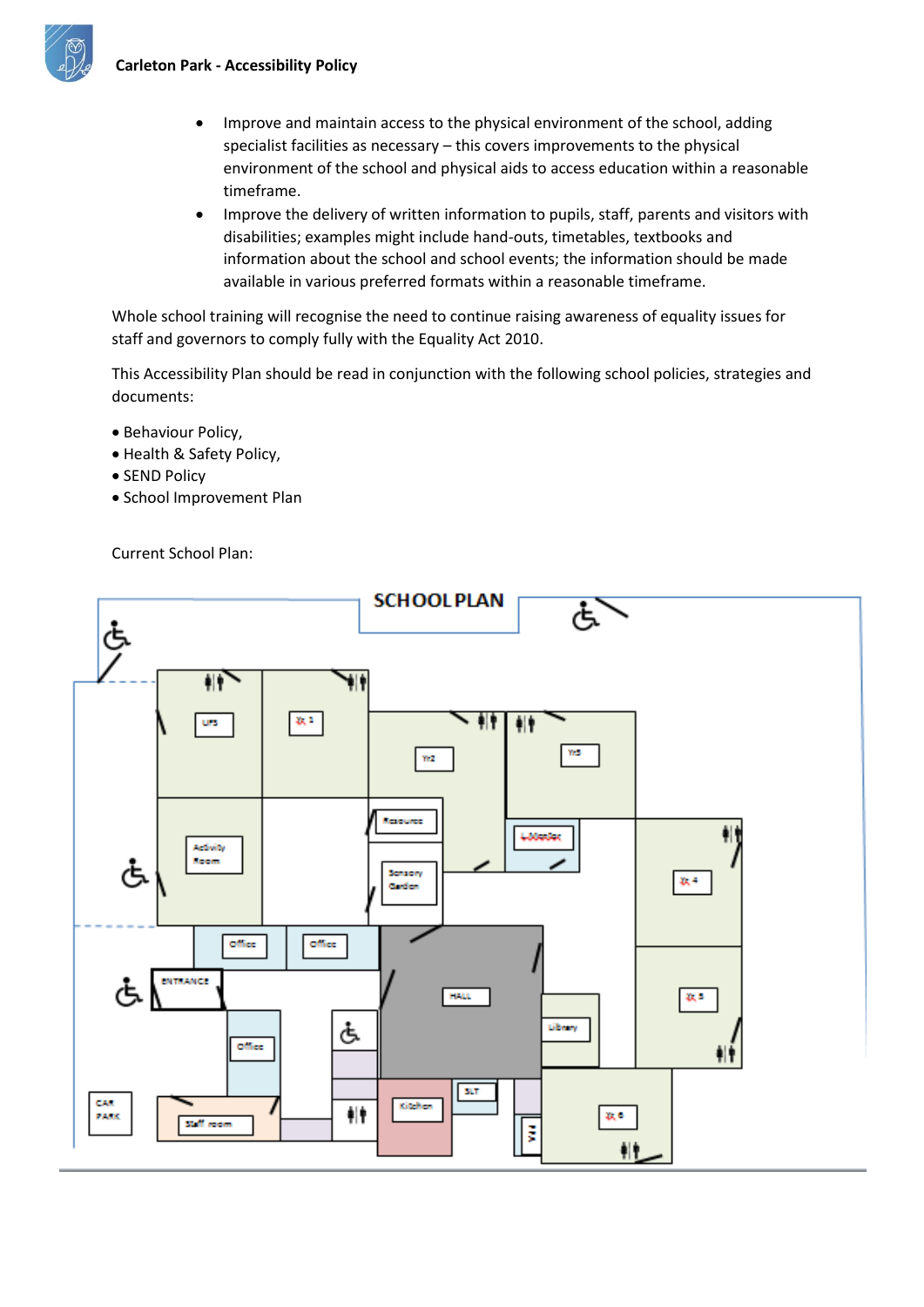

# **Our Children**

The children in our school are at the very centre of school life. We want them to feel welcomed, safe, secure and part of our school family. They need to experience excitement, fun, enjoyment and challenge, so we provide a broad and balanced curriculum to meet these needs. Children are expected to work hard and achieve the very best they are able to.

We want our children to be able to communicate, respect and value all of those around them, regardless of age, background, culture and belief and so we encourage and expect good manners, behaviour and conduct.

We want our children to have good memories of their time at Carleton Park, but also to take away with them achievement, confidence, respect for and tolerance of others and above all, curiosity – the vital ingredient that turns ability and application into real achievement.

#### **Monitoring Procedures**

This Accessibility Plan is reviewed termly by the SENCo and the Senior Leadership Team. Further revisions are made every three years following consultation with the wider school community, school council and parent questionnaires.

It is a requirement that the Accessibility Plan is resourced, implemented and reviewed and revised as necessary. Appendix 1 is the action plan which has been created to structure the improvement in the provision for disabled pupils.

#### **The Plan's Focus**

As part of the action plan, the physical environment and the external areas of the areas and buildings have also been reviewed. Carleton Park J & I School intends to make continuous upgrades and adaptions to meet the needs of all children and to ensure that every child can access all aspects of the education offered as part of the curriculum.

To improve the delivery of information to disabled pupils, Carleton Park will continue to use the services offered by Wakefield Local Authority to convert written information into alternative formats. Consideration is also taken when sending letters home. As well as supporting physical access to the building and the curriculum, the school works closely with additional specialist services to support learning difficulties, including:

- Communication and Interaction Team (CIAT)
- Visual Impairment Advisory and Support Service (VI)
- Occupational Therapists and Physiotherapists (OT)
- Speech and Language Therapy (SaLT)
- Behaviour and Exclusion Support Team (BEST)
- Educational Psychologist Service (EPS)

## **Training**

Where appropriate, the school gives training to all staff who work with SEND children. We try to cater for the training needs of our staff to keep up to date with the most relevant and recent practices. For example, individual teachers and support staff may attend professional development sessions led by external agency professionals, e.g. ASD, visual impairments, dyslexia and attachment. They are also guided and supported by external agencies to implement new strategies and intervention methods.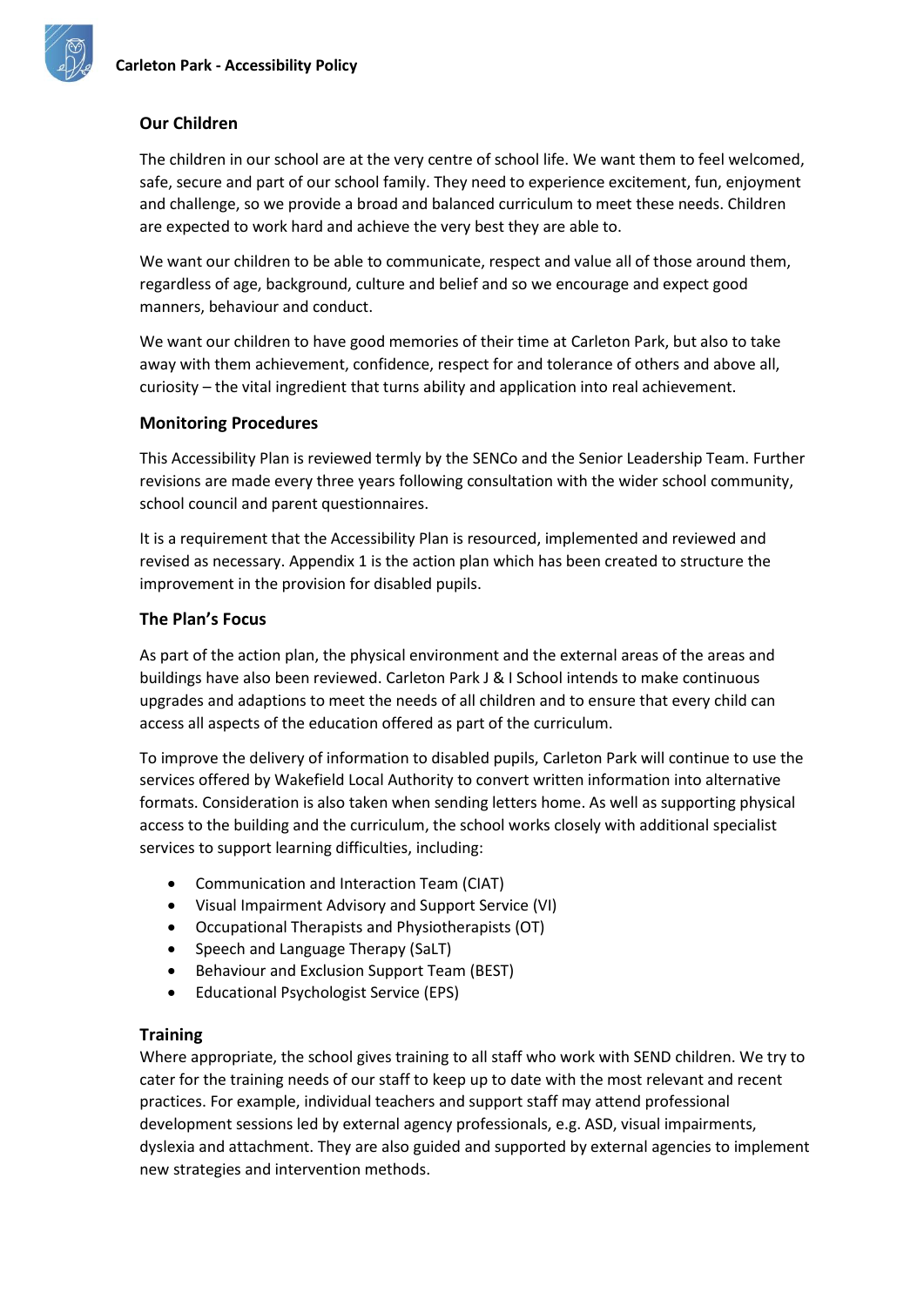

#### **Supporting the Emotional and Social Development of Pupils with SEND**

Children at Carleton Park School are supported in a variety of ways. These include:

Restorative practice Emotional and Behavioural difficulty plans

Small group work Circle time sessions

Our Learning Mentor works closely with children and teachers throughout school to support the former in making appropriate behaviour choices and supporting pupils' emotional well-being.

# **A. IMPROVING PHYSICAL ACCESS**

| <b>Ref</b>     | <b>Question</b>                                 | <b>Recommendations</b>                                                | <b>Time Scale</b>        | <b>Priority</b>      | Cost | <b>Date</b><br><b>Completed</b> |
|----------------|-------------------------------------------------|-----------------------------------------------------------------------|--------------------------|----------------------|------|---------------------------------|
| $\mathbf{1}$   | Corridor                                        | Keep corridors clear from<br>obstructions.                            | Immediate                | High                 | None | Ongoing                         |
| $\mathcal{P}$  | Wheelchair<br>access to main<br>school building | Maintain low level access<br>KS1<br>playground<br>to<br>independently | Immediate                | High                 |      | Ongoing                         |
| 3              | <b>Disabled</b><br>parking                      | Spaces to be clearly<br>marked                                        | Quotes to be<br>obtained | Low-sign<br>in place |      |                                 |
| $\overline{4}$ | <b>Disabled Toilet</b>                          | Consider putting in one<br>as part of future<br>renovations           | Ongoing                  | Low                  |      | Completed                       |
| 5              | Changing and<br>Shower                          |                                                                       |                          |                      |      |                                 |

#### **B. IMPROVING CURRICULUM ACCESS**

| Ref | <b>Question</b>                | <b>Recommendations</b>                                                            | <b>Time Scale</b>     | <b>Priority</b> | Cost                        | <b>Date</b><br><b>Completed</b> |
|-----|--------------------------------|-----------------------------------------------------------------------------------|-----------------------|-----------------|-----------------------------|---------------------------------|
| 1   | Differentiation in<br>Teaching | SLT to monitor quality<br>of differentiation and<br>provision for SEND<br>pupils. | Ongoing<br>Monitoring | High            | <b>SLT</b><br>release costs | Ongoing                         |